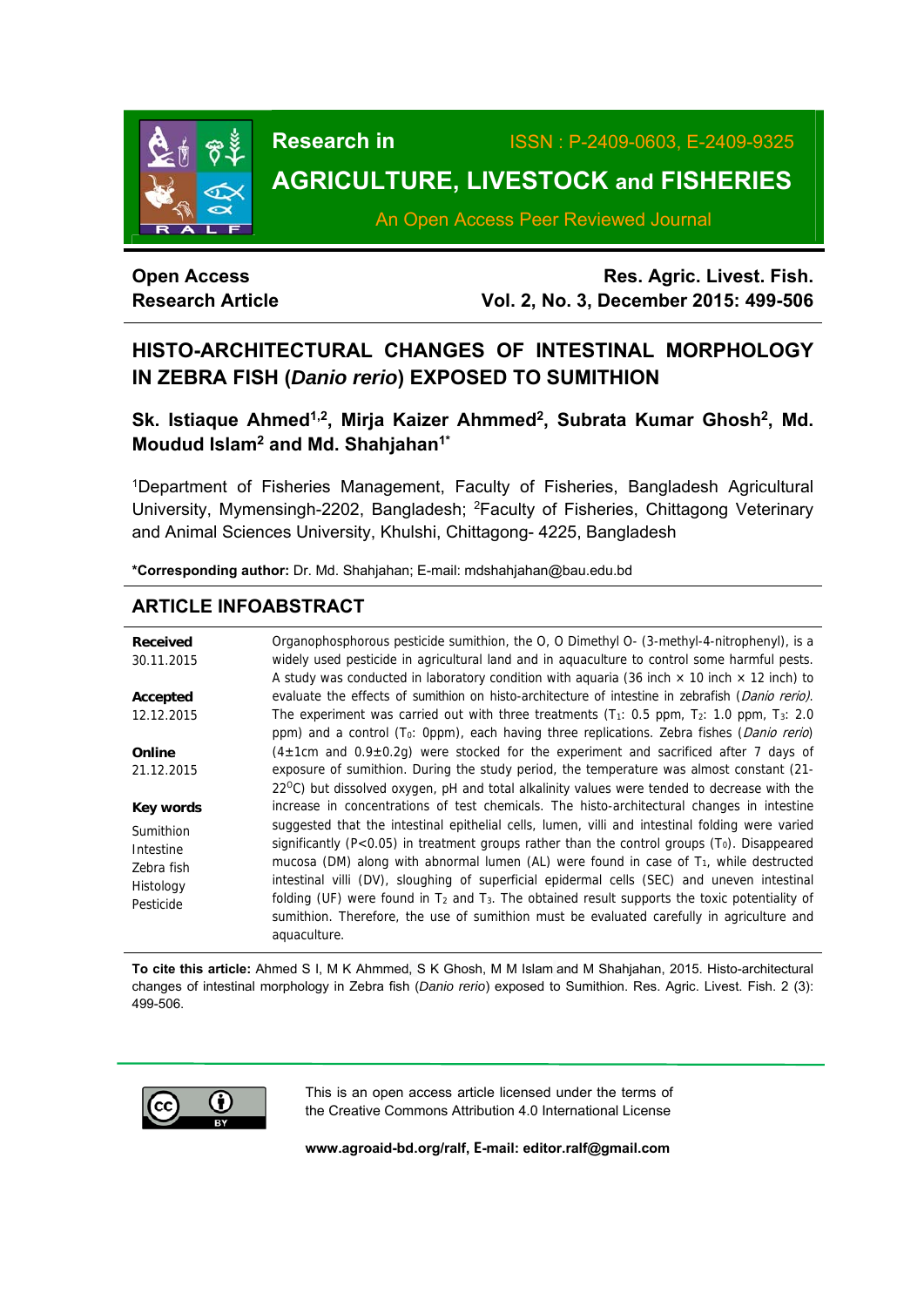#### **INTRODUCTION**

 Pesticides have been considered as a major threat of gradual degradation for the aquatic ecosystem (Salam et al., 2015; Sharmin et al., 2015). Thirty nine insecticides, under four major groups *viz.* organochlorine, organophosphate, carbamate and pyrethroid, are being used in agricultural and public health sector (Satter, 1985) of which over 98% of sprayed insecticides and 95% of herbicides have impacts not only upon their target species but also on non-target species, air, water, bottom sediments and food (Miller and Miller 2004; Rahman et al., 2012).

Sumithion, an organophosphate insecticide is considered somewhat toxic to fish (Thomson, 1989) but no clear evidence on the intestinal morphological alteration was found so far. Toxicology studies on different tissues (Thophon et al., 2003) can provide information about tissues injuries and damages of organs resulting in morphological dysfunction.

 Being one of the most common, small and robust vertebrate model organisms, zebrafish got the highest priority to conduct this experiment (Shahjahan et al., 2013). Generally, every species possess an immense power of biotic potential in favorable condition by increasing the population to the explosive level. But, in adverse condition, different organs such as intestine, gonad etc. may be affected. Therefore, this study was carried out to determine the effect of sumithion on intestine of zebrafish.

#### **MATERIALS AND METHODS**

 Proper and absolute analysis of impacts of pesticides and their contamination under field conditions is extremely difficult, but the need for field tests in this aspect can be reduced to a greater extent by the implementation of controlled laboratory tests. That is why, the present study was carried out from January to April, 2014 at the wet laboratory of the Faculty of Fisheries, Bangladesh Agricultural University (BAU), Mymensingh, Bangladesh.

#### **Species selection**

 The Zebrafishes (*Danio rerio*) with a length of 4±1 cm and weight of 0.9±0.2g, were selected on the basis of the health condition from different ponds adjacent to academic building of Fisheries Faculty, BAU. The selected fishes were acclimatized in aquaria at 22 ± 0.5°C under a controlled natural photo-regimen (14/10 h, light/dark) condition for a period of 21 days before the experiments. During acclimatization process, the fish were fed twice a day with commercial grower feed (CP Bangladesh Co., Ltd.).

#### **Experimental procedure for acute and behavioral toxicity**

 According to the standard method, a static acute toxicity bioassay was performed to determine the 24, 48, 72, and 96 h lethal concentration values (LC50) of sumithion for Zebra fish. Seven different concentrations (4, 5, 6, 7, 8, 9, and 10 ppm) of sumithion with three replicates were used in the test series. Control units with three replicates were also prepared. Exceeding aeration was applied to the aquarium for 2 h in order to obtain a homogeneous concentration of the toxic compound, and then 10 fish were transferred into each aquarium. Mortality was assessed at 24, 48, 72, and 96 h after the start and dead fishes were removed immediately. Several behavioral changes, such as reduced activity, equilibrium imbalance, abnormal swimming and motion inactivity of the fishes were observed during the exposure period.

#### **Experimental design**

 Twelve aquaria (36 inch × 10 inch × 12 inches) were collected, cleaned, washed and sun-dried properly prior to set in the wet laboratory. The experiment was conducted with three treatments ( $T_1$ : 0.5 ppm,  $T_2$ : 1.0 ppm, T<sub>3</sub>: 2.0 ppm) and a control (T<sub>0</sub>: 0ppm), each having three replications. Ten fish were stocked in each aquarium containing 20L of tap water. Fish were sacrificed after the desired exposure of sumithion (7 days) to observe the effects on intestine. The fish sample was collected and fixed in 10% formalin for the use of histological analysis. The application of pesticide at desired concentration was reapplied at every 24 h with a regular exchange of water.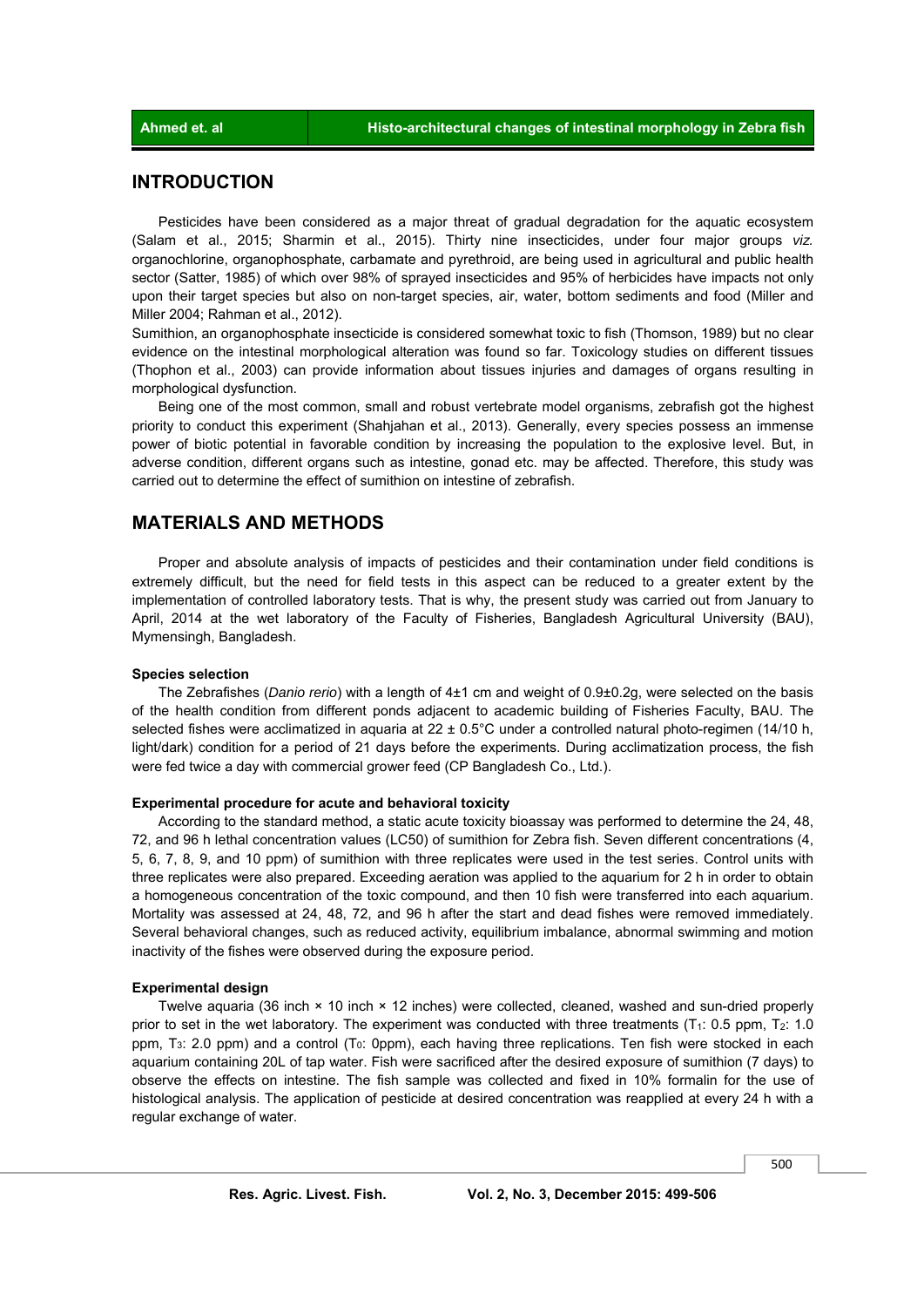#### **Feeding frequency**

 The feeding frequency was 2 times per day (9.00am and 9.00pm) at a rate of 70% of their body weight throughout the experimental period. Before introducing feed for the next feeding, previous uneaten feeds and feces in aquarium were removed by siphoning using a plastic pipe.

#### **Monitoring of water quality parameters**

 During the experimental period, the water quality parameters such as temperature with a thermometer, pH with a pH meter, dissolved oxygen with a DO meter and total alkalinity with hachkit were recorded.

#### **Histological study of intestine**

 For histological analysis of intestine, three fish species were selected from each treatment. Then cephalic and caudal portion of the selected fishes were cut off and the intestinal section was preserved at 10% formalin. The preserved samples were taken out from vials and put into cassettes separately. Then dehydration process was carried out manually followed by clearing, infiltration, embedding, sectioning, staining and mounting. Finally, intestinal sections were observed under microscope and photographs were taken at 10x magnification.

#### **Statistical analysis**

 Values were expressed as means ± standard deviation (SD). Data were analyzed by one-way analysis of variance (ANOVA) followed by Tukey's post hoc test to assess statistically significant differences among the control and different treated values. Statistical significance was set at *P* < 0.05. Statistical analyses were performed using PASW Statistics 18.0 software (IBM SPSS Statistics, IBM, Chicago, USA).

### **RESULTS AND DISCUSSIONS**

#### **Acute and behavioral toxicity**

 The mortality patterns of the test species exposed to different doses of sumithion are presented in Table 1. No mortality was observed in control treatment, whereas the mortality percentage increased as the concentration of sumithion increased. The LC50 value of zebrafish for sumithion during the 96 h of exposure was 7.89 ppm (≈8). A series of abnormal behavior such as restlessness, sudden quick movement, rolling movements, swimming on the back (at higher doses) etc. was observed during the continuation of experiment. Due to the application of higher doses, the affected fish became extremely weak and ultimately died. No such abnormalities were observed in terms of behavior in the control group.

 In the present study, the LC50 value (7.89 ppm) recorded for *D. rerio* is less than the values (9.14 ppm for *Ptychocheiilus lucius*, 11700 μg/L for black bullhead, 11.8 ppm for *Heteropneustes fossilis*, 15.3 ppm for *Gila elegance* and 17.0 ppm for *Ictalurus furcatus*) determined by Durkin (2008) and Faria *et al.* (2010) for different fish species. In contrast to the above-mentioned values, Pathiratne and George (1998) reported a lower 96 h LC50 value (2.2 ppm) for *Oreochromis niloticus*. Newhart (2006) tabulated the LC50 values of malathion for different species of fish which ranges from 0.06 to 7620 μg/L. Malathion was found to be highly toxic to fry of *Labeo rohita* (LC50 value 9 μg/L), Patil and David, (2008); *Opheocephalus punctatus* (LC50 16 μg/L), Pugazhvendan *et al.,* (2009); walleye (LC50 64 ppb), brown trout (LC50 101 ppb) and cutthroat trout (LC50 280 ppb) and moderately toxic to minnows (LC50 8.6 ppm) and murrels (LC50 5.93 ppm) as summarized by Durkin (2008). The difference in the potentiality of pesticides toxicity may be attributed mainly to the susceptibility of the test animals and several factors like pH and hardness of water. The observation of a series of abnormal behaviors such as restlessness, loss of equilibrium, increased opercular activities, surface to bottom movement, sudden quick movement, resting at the bottom, etc. were similar to the observations of Haque *et al.* (1993) and Lovely (1998). Some aspects that are contrary to the findings of Kabir and Begum (1978) and Lovely (1998) such as swelling in the abdominal region and gas-filled stomach were not observed.

#### **Effects of sumithion on water quality parameters**

 Recording of water quality parameters (Temperature, Dissolved oxygen, pH and Total Alkalinity) was a regular task during the exposure period of sumithion at various concentrations as well as with control. During the study period of 7 days the values of Temperature were almost constant regardless of the application of treatments. Dissolved oxygen, pH and total alkalinity values were tended to decrease with the increase in concentrations of test chemicals (sumithion) (Table 2), but the values were not significantly varied (P> 0.05).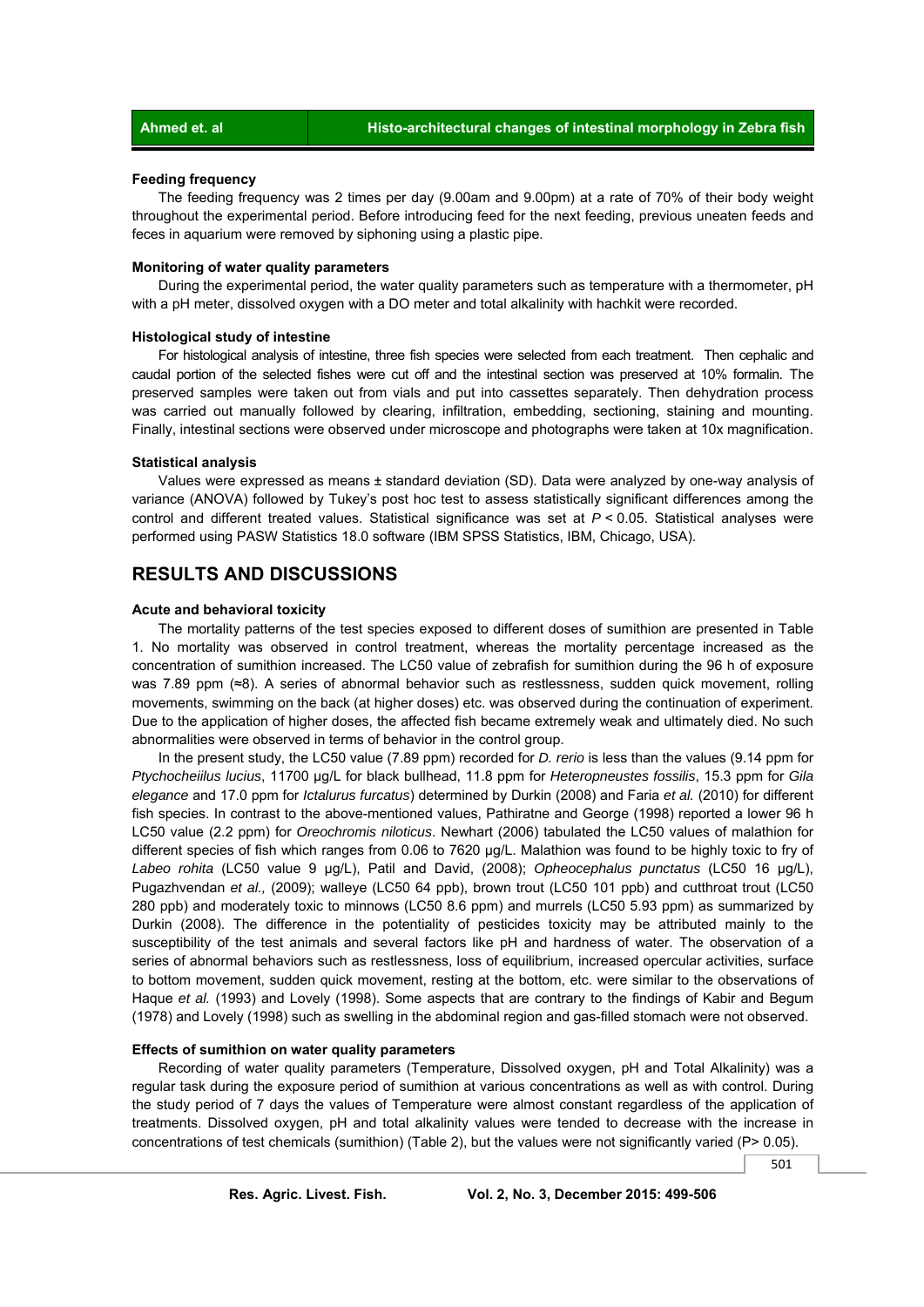**Ahmed et. al Histo-architectural changes of intestinal morphology in Zebra fish** 

**Table 1.** Mortality percentages of the selected fish samples exposed to different concentrations of sumithion at different time intervals.

| SL No.         | <b>Concentration</b><br>(mg/L) | Initial No. of<br>fish | Count of dead fish after |      |                              |                | $%$ of    |
|----------------|--------------------------------|------------------------|--------------------------|------|------------------------------|----------------|-----------|
|                |                                |                        | 24 h                     | 48 h | 72 h                         | 96h            | mortality |
| $\mathbf{1}$   | Control                        | 10                     | ۰                        | ۳    |                              | ۰              | 00        |
| $\overline{2}$ | 4.0                            | 10                     |                          | ۰    | -                            | 1              | 10        |
| 3              | 5.0                            | 10                     |                          | ۰    | $\qquad \qquad \blacksquare$ | $\overline{2}$ | 20        |
| 4              | 6.0                            | 10                     |                          |      | 2                            | 3              | 30        |
| 5              | 7.0                            | 10                     | 1                        | 2    | 3                            | $\overline{4}$ | 40        |
| 6              | 8.0                            | 10                     |                          | 2    | $\overline{4}$               | 5              | 50        |
| $\overline{7}$ | 9.0                            | 10                     | 1                        | 3    | $\overline{7}$               | 9              | 90        |
| 8              | 10.0                           | 10                     | 2                        | 7    | 9                            | 10             | 100       |
|                |                                |                        |                          |      |                              |                |           |

**Table 2.** Water quality parameters (Means  $\pm$  SD) during the study period.

| <b>Parameteres</b>        | <b>Treatments</b> |                            |                   |                            |  |  |  |
|---------------------------|-------------------|----------------------------|-------------------|----------------------------|--|--|--|
|                           | $T_0$ (0 ppm)     | $\overline{T}_1$ (0.5 ppm) | $T_2$ (1.0 ppm)   | $\overline{T}_3$ (2.0 ppm) |  |  |  |
| Temperature $(^{\circ}C)$ | $21.6 \pm 0.71$   | $21.48 \pm 0.34$           | $21.34 \pm 0.15$  | $22.20 \pm 0.40$           |  |  |  |
| рH                        | $7.21 \pm 0.07$   | $6.81 \pm 0.07$            | $6.58 \pm 0.11$   | $6.40 \pm 0.13$            |  |  |  |
| Dissolved oxygen (mg/L)   | $4.62 \pm 0.12$   | $3.41 \pm 0.15$            | $3.18 \pm 0.19$   | $2.93 \pm 0.12$            |  |  |  |
| Total Alkalinity (mg/L)   | $175.71 \pm 1.38$ | $163.57 \pm 1.98$          | $159.28 \pm 6.36$ | $149.28 \pm 6.89$          |  |  |  |

 There have been profound significances on environmental parameters in affecting the toxicity of different pesticides. Considering the significance of temperature on different factors like enzyme activity, metabolic rate, oxygen uptake etc, it has been studied more widely than any other environmental parameters. Generally, toxicity is more or less proportionate to high temperature. Macek et al. (1969) studied the effects of 10 pesticides to the rainbow trout and 11 pesticides to the bluegills at different temperatures and found that the toxicity increased with increasing temperature. P<sup>H</sup> has also been found significant in influencing various physicochemical properties of pesticides like hydrolysis, volatilization and in balancing the dissociated and undissociated forms (Weber, 1972). The toxicity of organophosphate (OP) compounds is not influenced by pH very commonly except in few cases. The toxic effects of 2, 4-D were reduced when the pH was raised by the addition of sodium chloride (Holcombe et al., 1980). Davies (1975) attempted to formulate the criteria for minimum dissolved oxygen requirement of fish. His approach was on examining the threshold levels of dissolved oxygen that cause changes in some physiological lesions. Channel Catfish exposed for 72h to an oxygen content of 1.5 ppm showed anomalies in gill, liver, kidney and spleen (Scott and Rogers, 1980). In the present investigation the variation of the different water quality parameters (Temperature, Dissolved oxygen, pH and Alkalinity) that were monitored during the exposure period within various concentrations of pesticides as well as with the control were not significant. The limited variations in these parameters among different treatments may be due to regular renewal of water and pesticide at every 24 hours.

502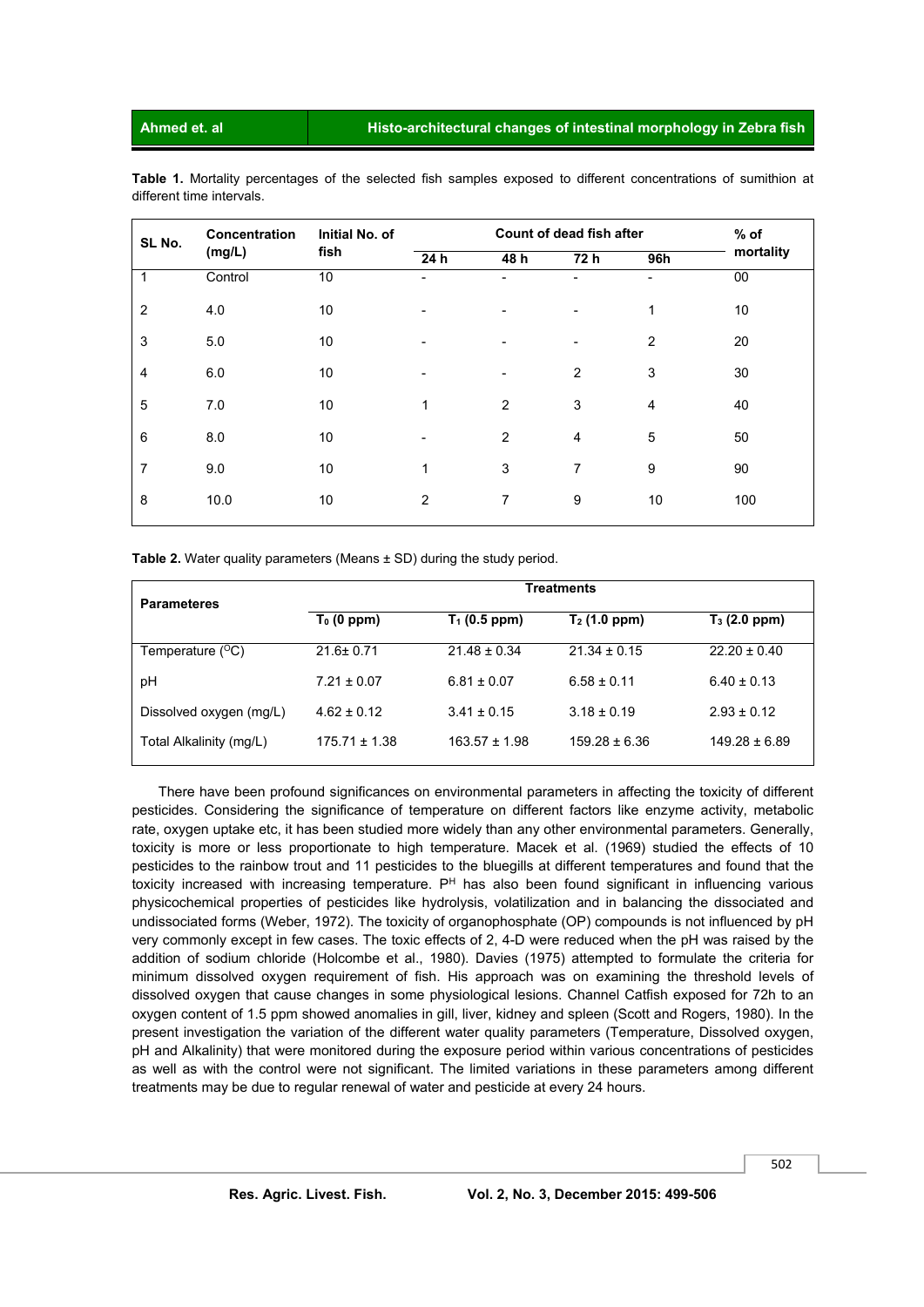#### **Ahmed et. al Histo-architectural changes of intestinal morphology in Zebra fish**

#### **Effects of sumithion on histo-architecture of intestine**

 In this experiment, the histo-architecture of zebrafish intestine was observed through histology. The intestinal epithelial cells, lumen, villi and intestinal folding were almost regular in control groups  $(T<sub>0</sub>)$ , while in treatments various abnormalities were found. In  $T_1$ , the intestinal mucosa was almost disappeared (DM) along with abnormal lumen (AL). On the other hand, destructed intestinal villi (DV), sloughing of superficial epidermal cells (SEC) and uneven intestinal folding (UF) were found in T<sub>2</sub> and T<sub>3</sub> (Figure 1). The result also indicated that the Zebra fish intestine was damaged by 20%, 50% and 70% in  $T_1$ ,  $T_2$  and  $T_3$ , respectively (Figure 2) and varied significantly (P<0.05) among treatments.



**Figure 1.** Histo-architectural changes in intestine exposed to sumithion; (a) Control  $(T_0)$ , (b) 0.5 ppm  $(T_1)$ , (c) 1.0 ppm  $(T_2)$  and (d) 2.0 ppm  $(T_3)$ . Arrowheads are indicating Abnormal Lumen (AL), Disappeared Mucosa (DM), Destructed Villi (DV), Uneven intestinal Folding (UV) and Sloughing of Epithelial Cells (SEC).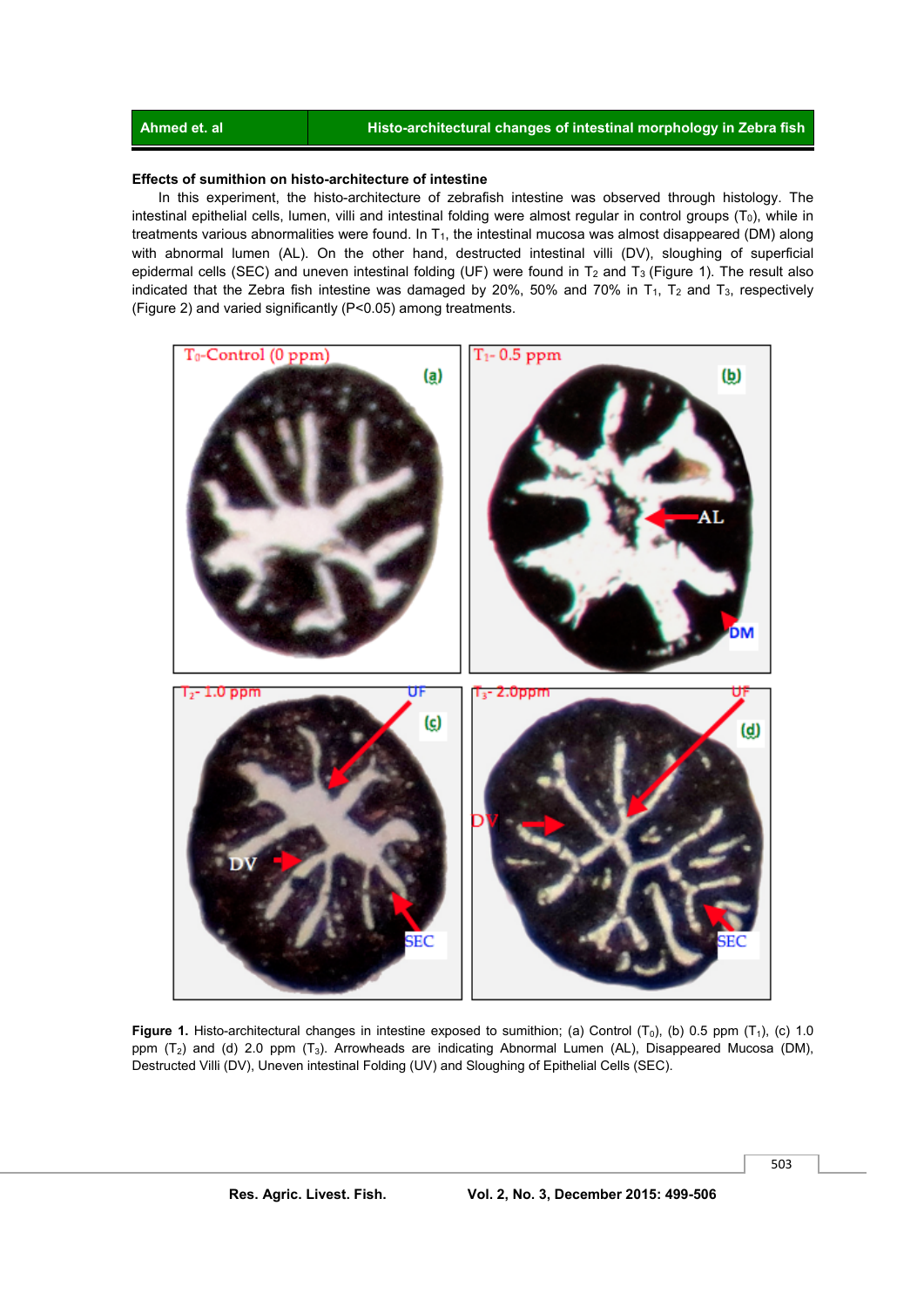

 **Figure 2.** Percentage of damage in Zebra fish intestine due to sumithion exposure

 Das and Gupta (2013) suggested a severe damage in intestinal mucosa, destructed epithelial walls, infiltration of lymphocytes and vacuolation in the intestine of Indian Flying Barb, *Esomus danricus* when it was exposed to malathion at 1.79, 0.179 and 0.00179 µg/l concentration for 28 days. Velmurugan *et al.* (2007) observed atrophy of epithelial cells, necrosis of epithelial cells and infiltration of lymphocytes into the lamina propia in the intestine of *Cirrhinus mrigala* exposed to fenvalerate. According to Desai *el al.* (1984), the degenerative and necrotic changes observed in the different intestinal layers of the studied fish may be due to a direct effect of the detected pesticides on the cells, to an accumulation of acetylcholine in the tissues or to a reduction in oxygen supply. According to Bhatnagar *et al.* (2007), the observed irritation and destruction of the mucosa membrane of the intestine hamper absorption. The pathological alterations in the intestine of the studied fish is in agreement with those observed by many investigators about the effects of different toxicants on fish intestine (Hanna *et al.*, 2005; Cengiz and Unlu, 2006). Walsh and Ribelin (1975) reported hyperemia, degenerative changes in the tips of villi, loss of structural integrity of mucosal folds, hypertrophy vacuolation and necrosis in the intestine of *Cyprinus carpio* exposed to the pesticide atrazine. The present study, thus, concludes that although organophosphate pesticides are found to be less toxic to mammals than organochlorines, yet, very low doses of such pesticides (sumithion) can cause apparent damage in the intestine of fish.

#### **CONCLUSION**

 The current research activity was conducted on the basis of an aim to evaluate the effects of sumithion on histo-architecture of intestine in zebrafish. It is concluded that sumithion seems to be somewhat toxic to zebrafish. The data obtained in the present experimental protocol revealed significance that sumithion has adverse effects on the intestinal arrangement of fish. In addition, the indiscriminate use of pesticide in the field may be a threat to human, fauna and flora of the environment.

### **CONFLICT OF INTEREST**

 The authors declare that they have no conflict of interests. The authors alone are responsible for the content and writing of the paper.

504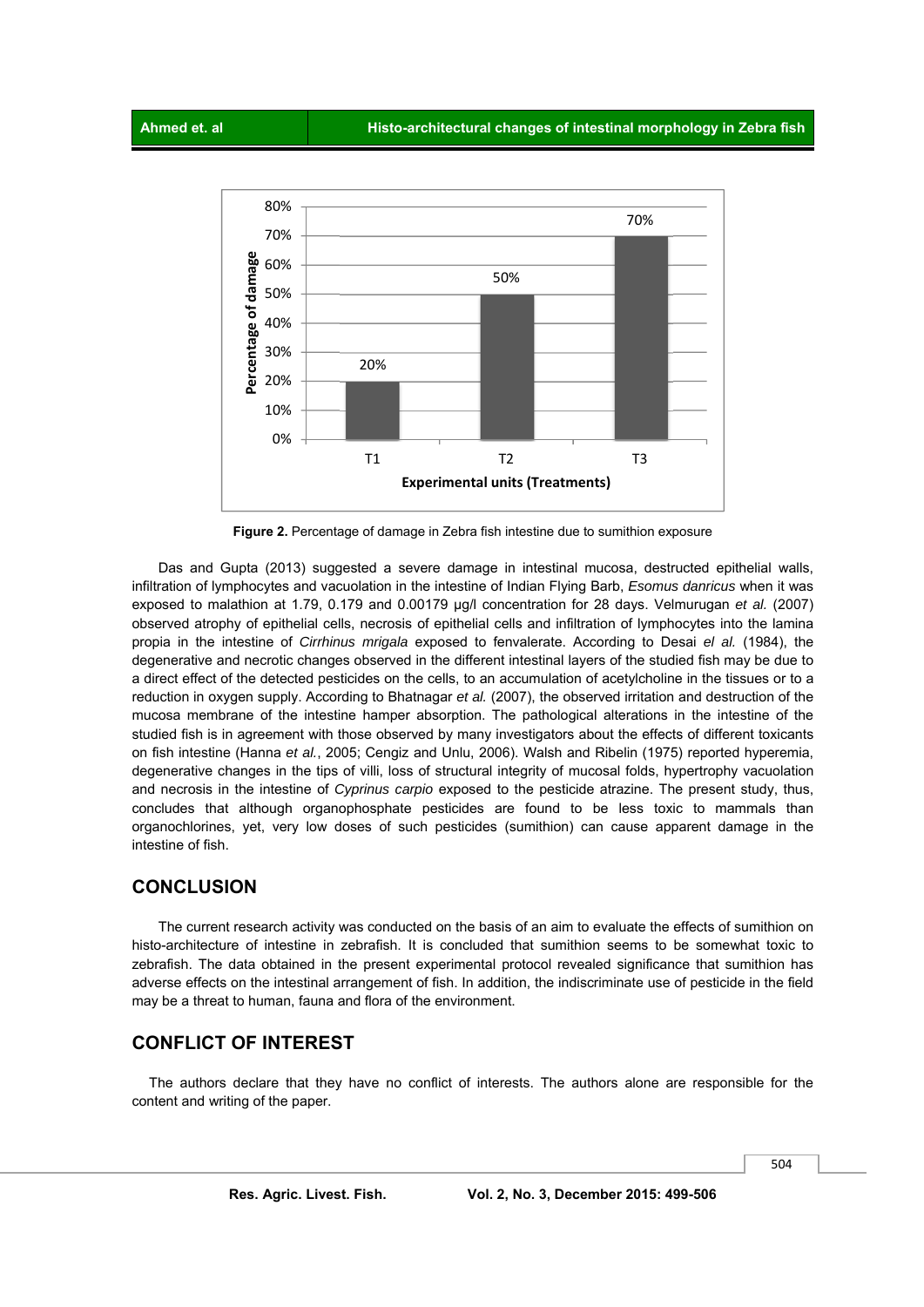### **ACKNOWLEDGEMENTS**

 This work was supported by a grant of Impact of Aquaculture Drugs and Chemicals on Aquatic Ecology and Productivity Project (IADCAEPP) provided by Bangladesh Fisheries Research Institute (BFRI), Mymensingh-2201, Bangladesh.

#### **REFERENCES**

- 1. Bhatnagar C, Bhatnagar M and Regar B, 2007. Fluoride-induced histopathological changes in gill, kidney, and intestine of fresh water teleost, *Labeo rohita*. Research Report Fluoride, 40: 55-61.
- 2. Cengiz EI and Unlu E, 2006. Sublethal effects of commercial deltamethrin on the structure of the gill, liver and gut tissues of mosquitofish, *Gambusia affinis*: a microscopic study. Environmental Toxicology and Pharmacology, 21: 246-253.
- 3. Das S and Gupta A, 2013. Histopathological changes in the intestine of Indian Flying Barb (*Esomus Danricus)* exposed to organophosphate pesticide, Malathion (Ec 50). Global Journal of Biology, Agriculture and Health Sciences, 2: 90-93.
- 4. Davies JS, 1975. Minimal dissolved oxygen requirement of aquatic life with emphasis on Canadian species: a review. Journal of Fisheries Research Board of Canada, 32: 2295-2332.
- 5. Desai AK, Joshi VM and Ambadkar PM, 1984. Histological observations on the liver of *Tilapia mossambica* after exposure to motiocrotophos, an organophosphorus insecticide. Toxicolology Letters, 21: 325-331.
- 6. Durkin PR, 2008. Malathion; Human Health and ecological risk assessment. Final report submitted to Paul Mistretta, PCR, USDA/Forest Service, Suthern region, Atlanta, Georgia, pp. 325.
- 7. Faria IR, Palumbo AJ, Fojut TL and Tjeerdema RS, 2010. Water Quality Criteria Report for Malathion. Phase III: Application of the Pesticide Water Quality Criteria Methodology. University of California, DAVIS, 7, pp. 64.
- 8. Hanna M, Shaheed I and Elias N, 2005. A contribution on chromium and lead toxicity in cultured *Oreochromis niloticus.* Egyptian Journal of Aquatic Biology and Fish, 9: 177–209.
- 9. Haque MM, Mirza MJA and Miah MS, 1993. Toxicity of Diazinon and Sumithion to *Puntius gonionotus*. Bangladesh. Journal of Training and Development, 6: 19-26.
- 10. Holcombe GW, Flandt JT and Phipps GL, 1980. Effect of pH increases and sodium chloride addition on the acute toxicity of 2-4 dichlorophenol to the fathead minnow. Water Research, 14: 1073.
- 11. Kabir SMH and Begum R, 1978. Toxicity of three organophosphorus insecticides to Singhi fish *Heteropneustes fossilis* (Bloch). Dhaka University Studies, Part B, 26: 115-122.
- 12. Lovely F, 1998. Toxicity of Three Commonly Used Organo-Phosphorus Insecticides to Thai Sharpunti (*Barbodes gonionotus*) and African Catfish (*Clarias gariepinus*) Fry. M.Sc. Thesis, Department of Fisheries Biology and Genetics, Bangladesh Agricultural University, Bangladesh.
- 13. Mckim JM, Benoit DA, Biesinger KK, Brungs WA and Siefert RE, 1975. Effects of pollution on fresh water fish. Journal of the Water Pollution Control Federation, 47: 1711-1764.
- 14. Miller KV and Miller JH, 2004. Forestry herbicide influences on biodiversity and wildlife habitat in southern forests. Wildlife Society Bulletin, 32: 1049–1060.
- 15. Newhart KL, 2006. Environmental Fate of Malathion. California Environmental protection Agency, USA, pp. 20.
- 16. Pathiratne A and George SG, 1998. Toxicity of malathion to Nile tilapia, *Oreochromis niloticus* and modulation by other environmental contaminants. Aquatic Toxicology, 43: 261-271.
- 17. Patil VK and David M, 2008. Behaviour and respiratory dysfunction as an index of malathion toxicity in the freshwater fish *Labeo rohita* (Hamilton). Turkish Journal of Fisheries and Aquatic Sciences, 8: 233- 237.